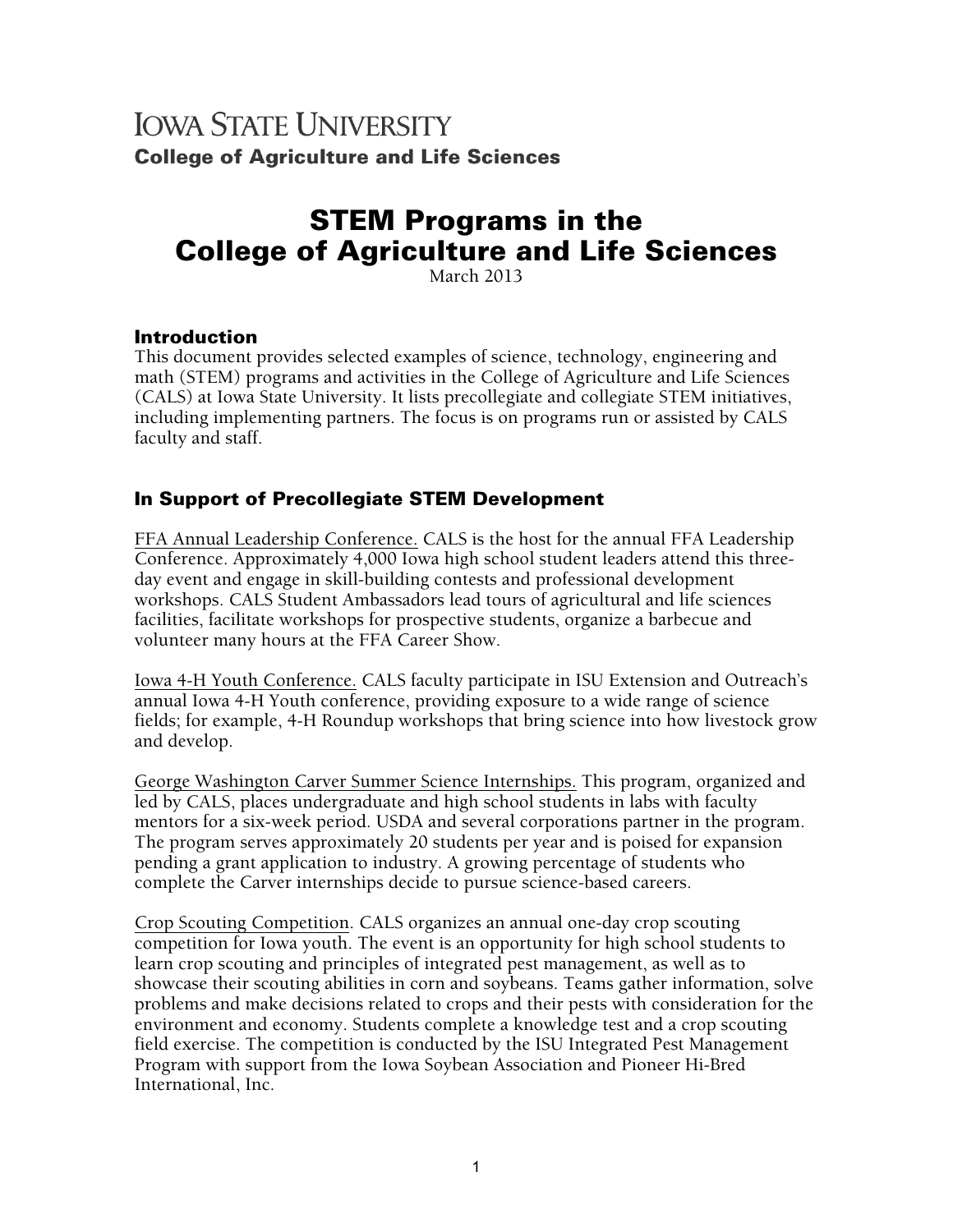Integrated Pest Management Curriculum. ISU's Integrated Pest Management program provided a set of educational materials to agriculture teachers at 234 high school and community colleges in 2011. The resources are used by instructors to help prepare students for the ISU's annual Crop Scouting Competition. The resources distributed to the schools included a 14-part IPM curriculum on topics such as corn and soybean growth and development, weed science, pesticide resistance and plant disease management; copies of ISU Extension and Outreach field guides and other pest-related publications; and an interactive learning module called "Scouting Fields."

Destination STEM. CALS faculty and staff in agricultural education and studies and in agronomy are co-directors of a new strategic initiative funded in 2013 for \$448,000 by the ISU Vice President for Extension and Outreach. Led by Jay Staker, Destination STEM will establish infrastructure to improve connections between ISU with the Iowa K-12 community and offer professional development to support teachers, staff and volunteers. Campus visits, remote programming, professional development opportunities and a mobile unit to deliver programs are among Destination STEM's goals. CALS and other university units will support remote programming and offer oncampus programs.

FFA Soil Judging Competition. CALS has hosted the annual FFA State Soil Judging Contest for more than 30 years. About 30 high school teams (120 students) participate and test their knowledge of soil science and management. They compete to represent Iowa at the International Land Judging Contest. Sponsors have included the Iowa Corn Promotion Board, Professional Soil Classifiers of Iowa, Iowa FFA Foundation, Iowa Department of Education, USDA Natural Resources Conservation Service, the ISU agronomy department, CALS and ISU Extension and Outreach.

FFA Career Development Event in Agricultural Mechanics. ISU faculty, staff and graduate students in agricultural education and studies and in agricultural and biosystems engineering assisted more than 120 FFA members from 27 Iowa high schools in an event held last year at the college's Ag450 Farm. The FFA students participated in several events that included mathematics, problem-solving, engineering and teamwork. High school teachers took several learning activities back to their schools for use in their educational programs.

FFA Product Development Competition. For more than 10 years, the Department of Food Science and Human Nutrition has sponsored and hosted the annual FFA Product Development Competition for student teams from around the state. More than 60 students take a general knowledge test designed to determine their understanding of basic principles of food science and technology. Student teams present a product developed in response to a specific scenario. Students also complete individual practicums in food safety and quality, food safety and sanitation, and sensory evaluation.

FFA Crops Judging Competition. For many years, CALS has hosted the annual FFA State Crops Judging Contest. About 30 high school teams (100 students) participate in both individual and team portions of the competition. Students test their knowledge by identifying seeds, plants and insects. They take a written exam focusing on problemsolving and decision-making on crop topics. In team events, the groups address seed and planting problems and soil fertility problems.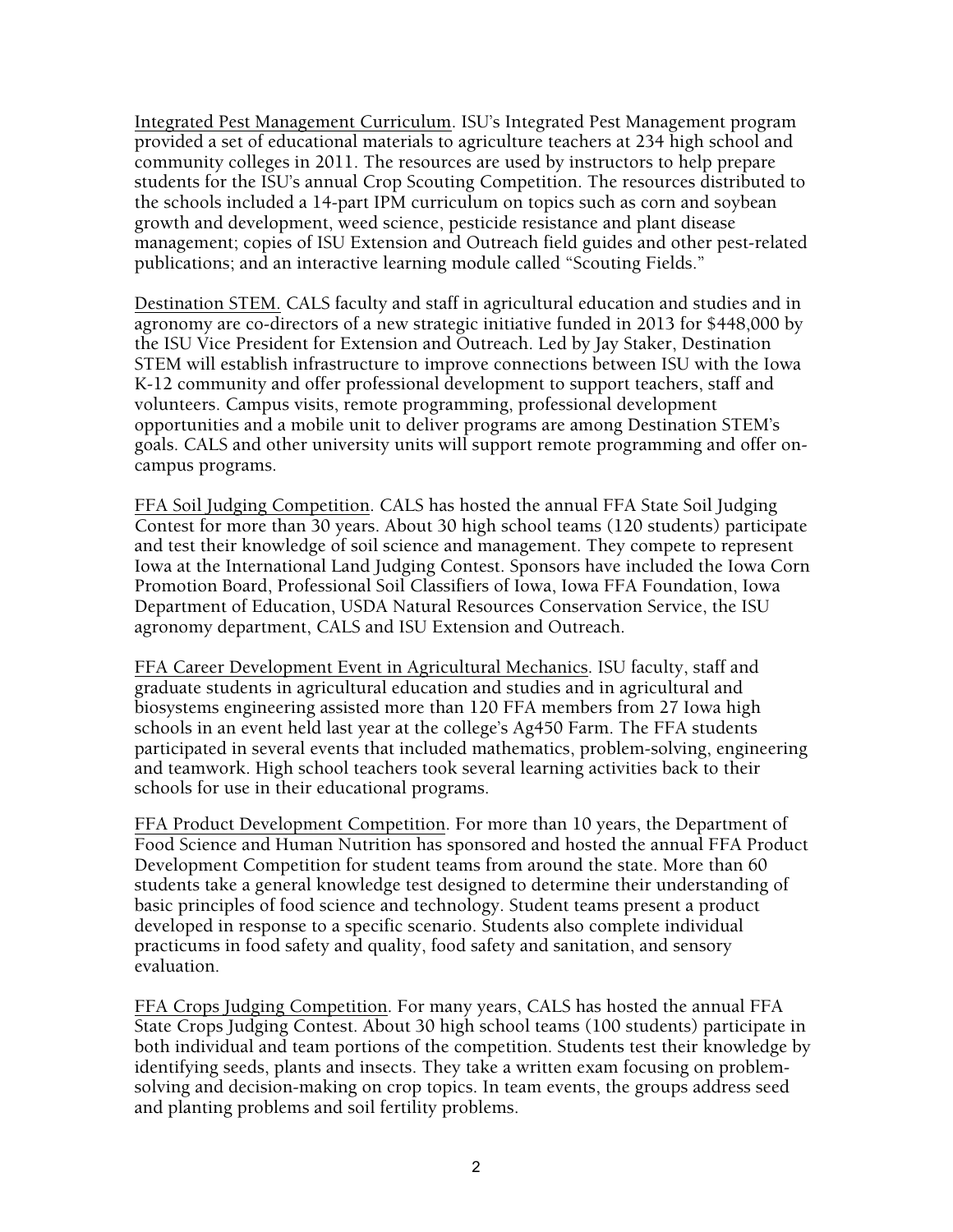Food Science and Human Nutrition Day. This semi-annual event brings high school students and their families to campus for a day to learn about studying food science and human nutrition at ISU. Guests interact with faculty and college students to understand ISU's programs and opportunities once they graduate. Faculty conduct workshops similar to what a student majoring in food science and related programs may encounter in a lab. The event draws between 60 and 80 prospective students and family members.

Professor in the Classroom and Other Visits that Support Middle School and High School Programs. CALS faculty visit high school science classes to present information about the world of science. They also conduct annual workshops for agriculture teachers. At the annual Norman Borlaug Inspire Education Day in Cresco, Iowa, CALS faculty present on scientific topics to more than 250 young people. Graduate students take a traveling biodiesel production module to various sites to demonstrate the science of biofuels. CALS Student Ambassadors visit high schools throughout the state to introduce prospective students to agricultural and life sciences opportunities in the college.

World Food Prize Iowa Youth Institute. CALS, with support from ISU Extension and Outreach, organized the inaugural event in 2012 for this institute, which will become an annual event. This program demonstrates the connection between science and technology and the grand challenge of combating global hunger. The Youth Institute is an important opportunity for the College to promote STEM education. Through the Youth Institute, CALS promotes STEM by introducing high school students to strong role models in the college. They are connected to faculty with expertise in international food security issues — and also to the college's own students who share a passion for global issues. The hope is that CALS faculty, staff, students and partners will inspire them to pursue STEM to provide hands-on solutions to tough global challenges. Approximately 140 high school students took part in 2012 and 200 are expected in 2013.

High-Tech Welding, Engine Short Courses. The Department of Agricultural Education and Studies offers a series of spring and summer short courses that support STEM education by honing the technology skills of high school instructors. Participants primarily are teachers of high school agricultural education and industrial education courses. In 2013, four courses focus on state-of-the-art welding and metal-cutting processes. Another course offered is a three-day small engines school, from theory to hands-on assembly and disassembly.

Science Bound. Science Bound is Iowa State University's premier precollege program to increase the number of ethnically diverse Iowa students who pursue agricultural, scientific, technical, engineering and mathematics degrees. The program draws students with potential from middle schools and high schools in Des Moines, Denison and Marshalltown. For example, the Microbiology Club participated in Science Bound weekend visits by providing hands-on activities in labs.

State Science + Technology Fair of Iowa. CALS is an overall sponsor of the annual science fair hosted by ISU. CALS provides scholarships directly to top-rated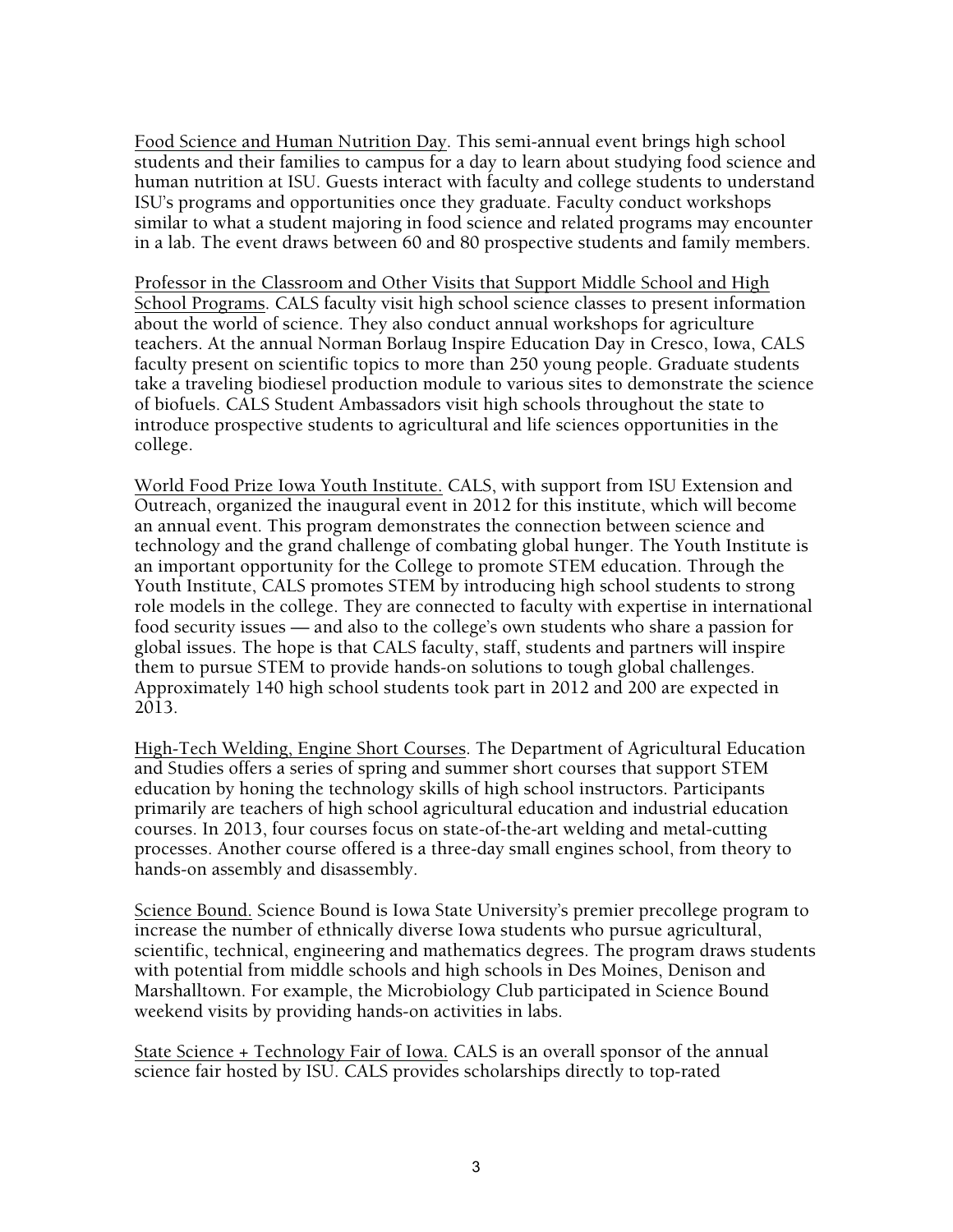participants, while CALS faculty and staff volunteer their efforts as judges. A record 620 high school and middle school students participated in 2012.

Program for Women in Science and Engineering. CALS is a sponsor of PWSE's Summer Internship Program. The students conduct a project under the direction of a mentor and present results at a poster session at the conclusion of the program. PWSE, a university-wide program, supports students in four colleges (Agriculture and Life Sciences, Engineering, Human Sciences, Liberal Arts and Sciences) in more than 50 STEM majors.

Livestock Judging Camps. The camps include sessions for young people to learn about genetic prediction tools like expected progeny differences, or EPDs, which are used to measure performance in animals.

#### STEM Education and Outreach in Biotechnology, Molecular Biology and Microbiology:

- **Symbi**. Symbi, known as "Iowa's GK-12 Program," is the only program of its kind in the state and part of a National Science Foundation effort to put graduate students studying STEM into Iowa K-12 classrooms. The leader of the grant proposal that launched Symbi is a CALS faculty member in biochemistry, biophysics and molecular biology. Faculty, staff and graduate students in CALS and from around campus serve as program leaders, research advisors and fellows. Symbi is a chance for ISU students to inspire school students and their teachers with the excitement and importance of science, engineering and university research.
- **Biotechnology Summer Workshops.** CALS faculty in agricultural education and studies develop and evaluate the assignments of participants who take ISU's Office of Biotechnology summer workshops for graduate credit. Participants are graduate students, high school teachers and extension professionals. Educators attend the workshops to strengthen and update their STEM-based curricula with modern content, techniques and activities in biotechnology, while earning professional development or ISU graduate credits. For participants who want graduate credit through CALS, agricultural education and studies faculty work with them on independent study projects that often involve developing learning activities or curriculum materials for teaching learners about biotechnology.
- **Plant Genomics Education Outreach**. The Department of Ecology, Evolution, and Organismal Biology has offered a program for K-12 teachers for nearly a decade. The program, made possible through efforts of CALS and Liberal Arts and Sciences faculty and staff, includes offering biology teachers from seventh grade to 12th grade hands-on research opportunities in molecular biology, biotechnology and genomics, under the mentorship of a distinguished group of faculty. This has been funded entirely by the National Science Foundation. Details: http://www.plantgenomeoutreach.eeob.iastate.edu/index.htm.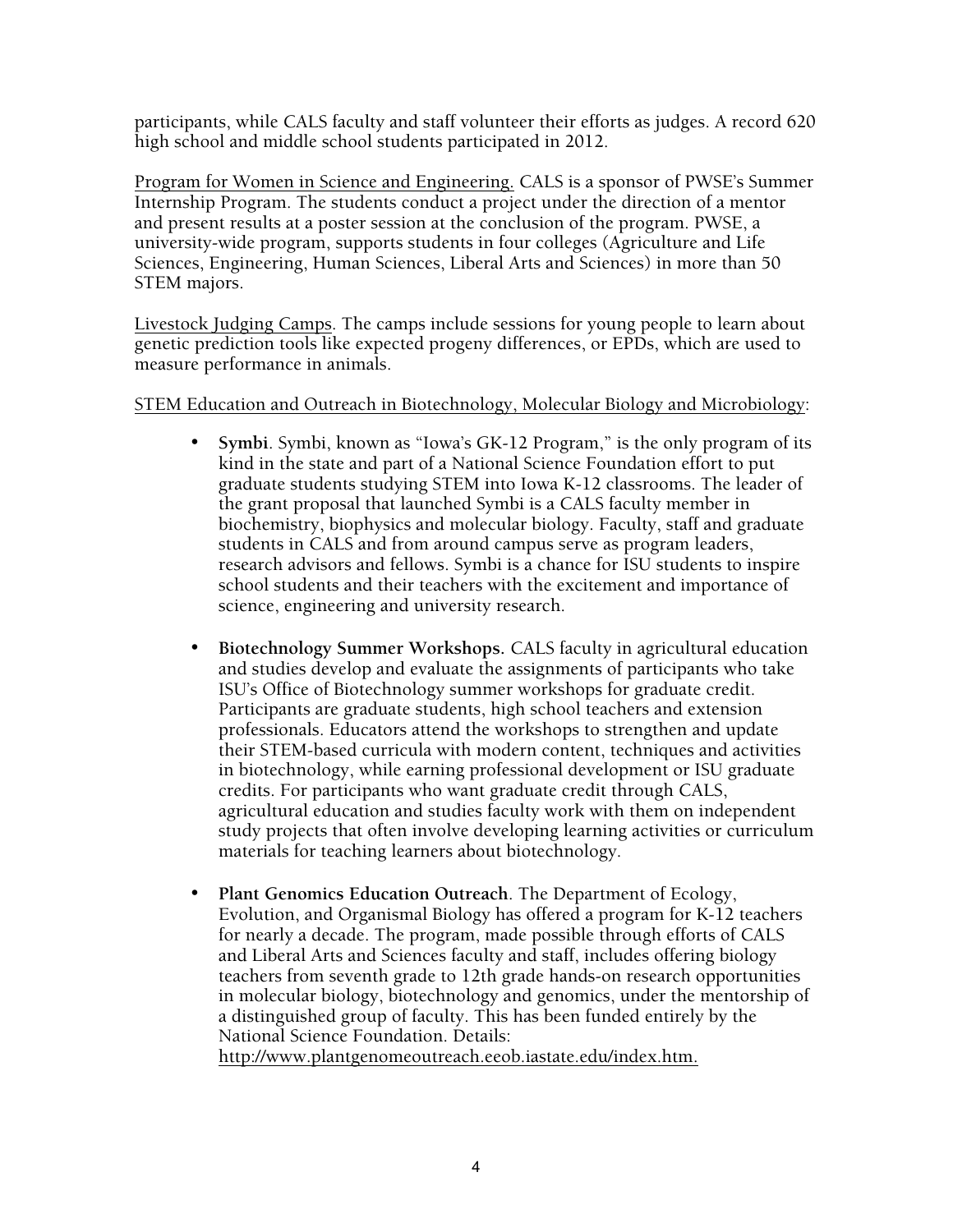- **Microbiology High School Workshop.** An all day learning event for high school students, the workshop is led and sponsored by the Undergraduate Microbiology Club. Up to 60 high school students participate in hands-on activities and hear from scientists. Students participate in a model for the spread of disease, diagnostic tests for organisms and a "murder mystery" that is solved using antibody techniques and DNA electrophoresis.
- **Des Moines Central High School Biotechnology Class.** This high school class, taught by award-winning science teacher Kacia Cain, interacts with ISU's microbiology program. For nearly 20 years, ISU has supplied equipment such as media plates for a microbiology unit. The ISU microbiology program hosts up to 18 of the high-school students to perform laboratory diagnostic tests to diagnose case studies they have been assigned. ISU faculty participate in additional visits to the biotechnology class during the academic year to give presentations on food safety, bioterrorism and other topics, as well as evaluating student presentations.
- **Veishea Microbiology Display**. The display is built and staffed by the Undergraduate Microbiology Club. The theme, "Microbiology for All Ages." includes a giant walk-through microbe, "Eat Like a Microbe" served in petri plates, posters and displays. This annual event has parents returning every year with their children as well as high school instructors who bring Science Bound students. The target audience is pre-school through high school.
- **Science Night at Elementary Schools.** The Microbiology Club participates in local Ames grade school Science Nights for kids from kindergarten to fifth grade.
- **Glo Germ Educational Units.** The microbiology program has two demonstration units that use "Glo Germ" lotion to detect microbes on hands. The units are loaned to faculty or staff for demonstrations in local grade schools.

#### STEM Education and Outreach in Natural Resource Ecology and Management and Entomology:

- **Insect Zoo.** The Insect Zoo is an outreach program developed to foster an appreciation of insects through K-12 visits, tours of the ISU Insect Zoo facility and specialized opportunities for youth and precollegiate audiences. Participants learn about interrelationships among diverse insect groups, their important role in life on earth and gain an appreciation for biological disciplines.
- **Youth Fishing Opportunities.** Led by ISU's extension fisheries specialist, three programs were conducted in Iowa during summer 2012 including groups of middle-school boys and girls, youth from the Science Center of Iowa and 4-H groups.
- **AgDiscovery.** AgDiscovery began in 2010 and helps teenagers learn about careers in veterinary medicine, animal science, laboratory technology and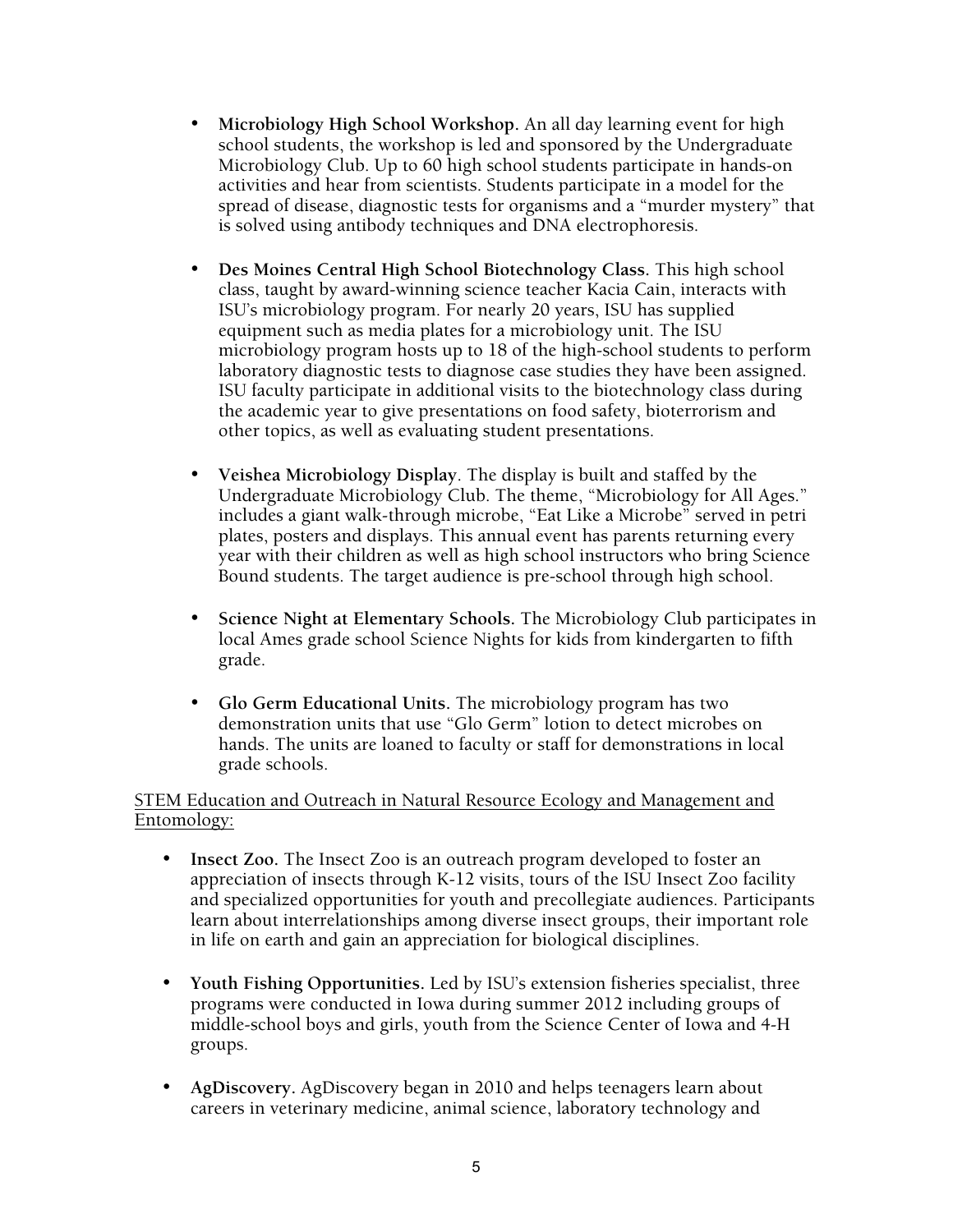wildlife ecology. Students live on campus and learn from professors, USDA scientists and local agricultural producers and organizations. The program is conducted through a collaborative agreement between ISU and USDA's Animal and Plant Health and Inspection Service. Students gain experience through hands-on labs, workshops and field trips. Team-building activities and diversity workshops build important life skills. Led by ISU's wildlife extension specialist, this program provides training to 16 high school students annually.

- **Iowa Association of Naturalists Workshops**. Sessions led by ISU's extension wildlife specialist are held once or twice a year at the Iowa Association of Naturalists' workshop to help county conservation board naturalists around the state be better prepared to deliver science to students of all ages.
- **ISU's Student Chapter of the National Association for Interpretation.** This student chapter presents programs at school science fairs and science nights and helps with events around the state, including iExplore STEM, a project of the State Hygienic Laboratory and the Health and Human Physiology Department at the University of Iowa.
- **Iowa Envirothon Teams.** ISU Extension and Outreach faculty (wildlife, forestry and fisheries) in the Department of Natural Resource Ecology and Management have helped to train high school student teams involved in the statewide Iowa Envirothon, as teams prepare for the national Envirothon competition.

#### Collegiate STEM Programs and Our Partners

Science With Practice. This is a CALS experiential learning and work program for undergraduate students in agriculture and related sciences. The program provides meaningful, paid, on-campus internships for undergraduate students who also earn class credit for what they learn. Students work closely with faculty and staff on specific projects and work assignments. Hundreds of Science With Practice students majoring in agriculture and life sciences fields have benefited from working with faculty and staff mentors in nearly every department and unit in the college.

Undergraduate Research. Hundreds of CALS undergraduates are hired to assist in faculty research. For some, this is their first exposure to research and to role models in research. Pathways to graduate studies are often illuminated through these experiences. For example, in animal science many undergraduates work in research laboratories gaining experience; they simply call it "Hands on Science Experience."

National Science Foundation Research Experience for Undergraduates. The National Science Foundation has provided funds to CALS to support several Research Experience for Undergraduates programs. These include sustainable production and processing systems for biomass-derived fuels, animal genetics and others. CALS faculty lead a USDA National Institute for Food and Agriculture-funded Coordinated Agricultural Project entitled CenUSA Bioenergy, which runs a similar program. In these programs, student participants select project areas that match their academic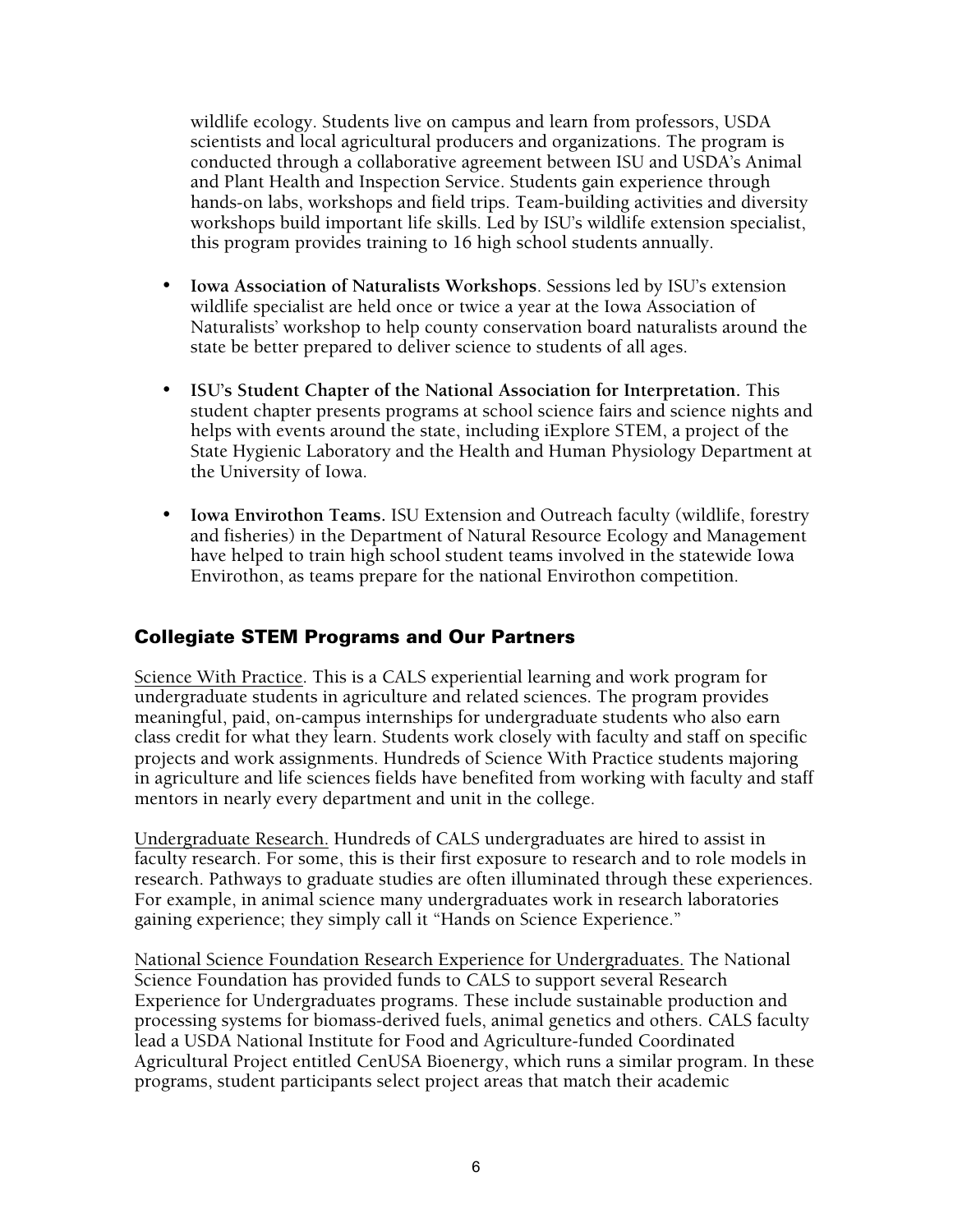background and interests and spend eight to 10 weeks of the summer at Iowa State working on hypothesis-driven research projects.

STEM Connections with Iowa Community Colleges. CALS hosts an annual meeting with community college representatives to work on curriculum in STEM areas, ensure articulation programs are up to date and help students smoothly transition from community colleges to ISU. The ISU-community college group aspires to be a national model by working closely on an integrated system of science and technology education in the fields of agriculture and natural resources. In 2012, the group held its second annual Statewide Agricultural Sciences Articulation and Partnership Workshop that focused on curricula in agronomy, horticulture, animal science, natural resources and agricultural business.

ISU ADVANCE. CALS works in conjunction with the ISU ADVANCE program and the national NSF ADVANCE program to enhance the recruitment, retention and advancement of women faculty in STEM fields. ADVANCE goals are to increase the participation and advancement of women in academic science and engineering careers and make Iowa State an optimal environment for all faculty in STEM.

Natural Resource Ecology and Management Outdoor Skills Weekend. The Department of Natural Resource Ecology and Management partners with the Iowa Department of Natural Resources and the 4-H Center to offer an annual Outdoor Skills Weekend. It focuses on recreation and working outdoors and serves as an introduction to the North American Model of Conservation. The event, held in 2011 and 2012, has been expanded into a one-credit college class (NREM 207) that will include further exploration of the current North American Model of Conservation and its continuing evolution. Thirty undergraduate students participated in 2012; the course can serve up to 40 students each year.

Collegiate Soil Judging Competitions. CALS undergraduate students participate in regional and qualifying national competitions. The team (a maximum of 15 students) competes together and its members also compete individually. Students are required to review the physical properties of soil and how the soil is changing. They calculate groundwater flow, water-holding capacities, erosion rates and slopes of soil. The judging team gives students hands-on learning and emphasizes the importance of working together as a team.

Collegiate Crops Competition. CALS undergraduate students test their knowledge in this competition in several ways. They take an exam to test their agronomic math skills with problems including fertilizer blending, sprayer calibration and seeding rates. They identify plants and seeds in their vegetative, reproductive/flowering and seed forms. They identify insects, diseases and agronomic equipment. Hands-on learning is an important component of these events.

Institute of Food Technologists Product Development Competition. Teams made up of ISU graduate and undergraduate students conceive of a food product and take the idea through to marketing. In three of the last five years, an ISU team has advanced to the final round of the national IFT Product Development Competition. In February 2013, an ISU team will compete at the IFT Wellness Conference.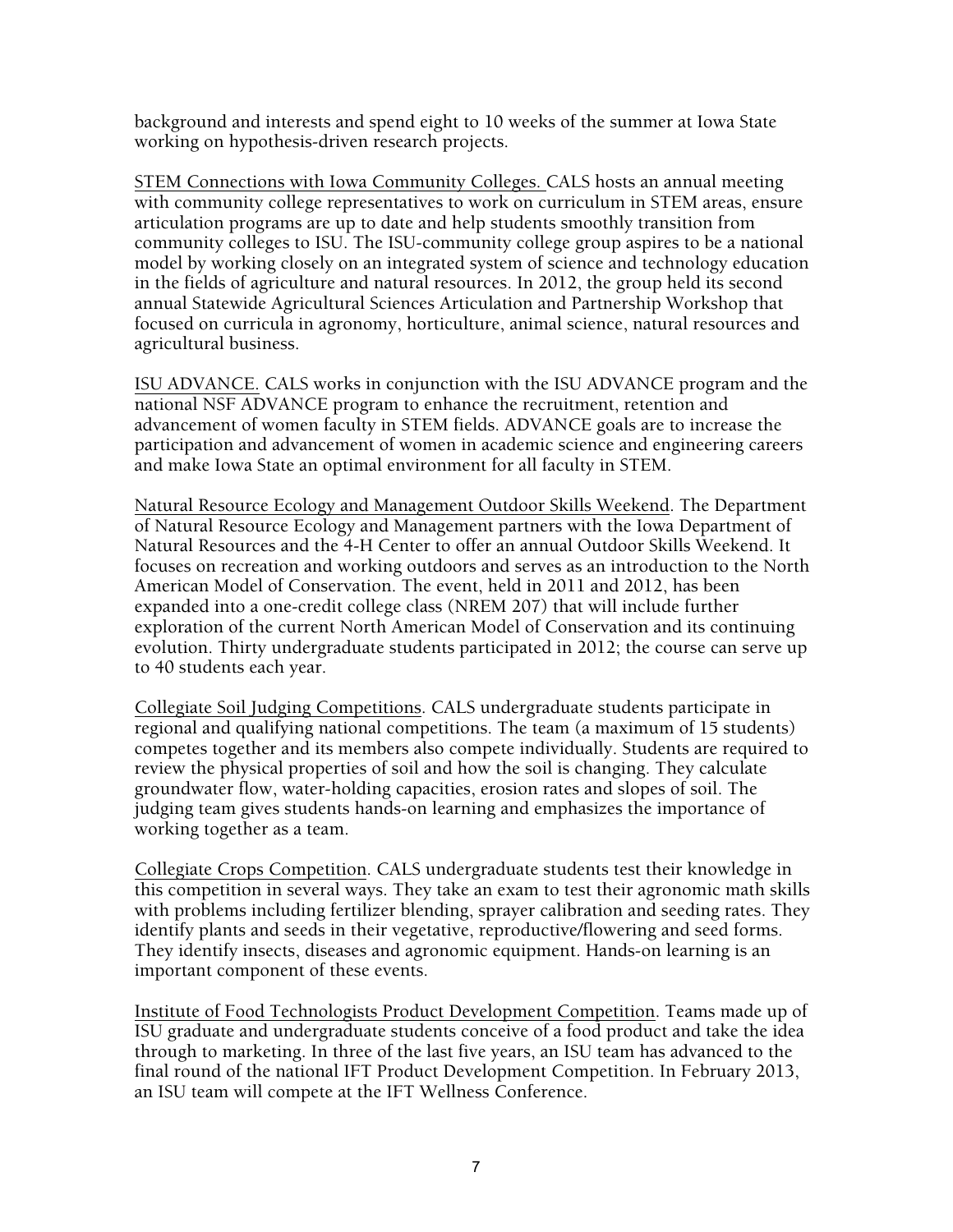Institute of Food Technologists College Bowl. ISU students have participated in regional IFT College Bowl competition since it began in 1985, with some ISU teams going on to national competition. This "quiz bowl"-type regional and national competitions test students' knowledge of food science and technology, history of foods and food processing, food law and general food-related information.

Collegiate Dairy Products Evaluation Competition. ISU graduate and undergraduate students compete individually and as a team to judge the sensory properties of six dairy categories: milk, butter, cheddar cheese, vanilla ice cream, cottage cheese and yogurt. Students learn to identify sensory properties and defects that may occur within dairy foods.

### Majors in Agriculture and Life Sciences

All undergraduate majors in CALS provide a science and technology foundation for the future work force. Here is a brief description of each major.

Agricultural Biochemistry. This curriculum combines training in the biological and physical sciences and mathematics with studies in agricultural sciences. The major provides preparation for advanced study or employment in biotechnology and other areas of agricultural science in which biochemistry is of fundamental importance.

Agricultural Business. In-depth course work covers topics such as the marketing of agricultural products and services, the managing of farm and agribusiness operations and the lending of credit to agricultural firms. In addition, students will take courses in technical agriculture, agricultural policy, accounting, business finance, computerized record keeping, business marketing, agricultural law and resource economics.

Agricultural and Life Sciences Education. This curriculum combines food, agriculture and life sciences with social sciences and communications. Some students choose the teacher certification option while others choose the communications option. Graduates enter careers that include working with people in agriculture, such as education, extension, agribusiness and public agencies.

Agricultural Studies. This curriculum covers a broad spectrum of agriculture and life sciences with the flexibility that permits students to customize the major. Students can choose an area of emphasis such as farm management, agronomy, agricultural law, agricultural systems and technology, and international agriculture.

Agricultural Systems Technology. AST prepares men and women for careers in agricultural machinery industries; construction companies; governmental agencies; grain, feed, seed, fertilizer and chemical businesses; production agriculture; and environmental organizations. AST teaches skills in decision making, problem solving, creative thinking, communications and technology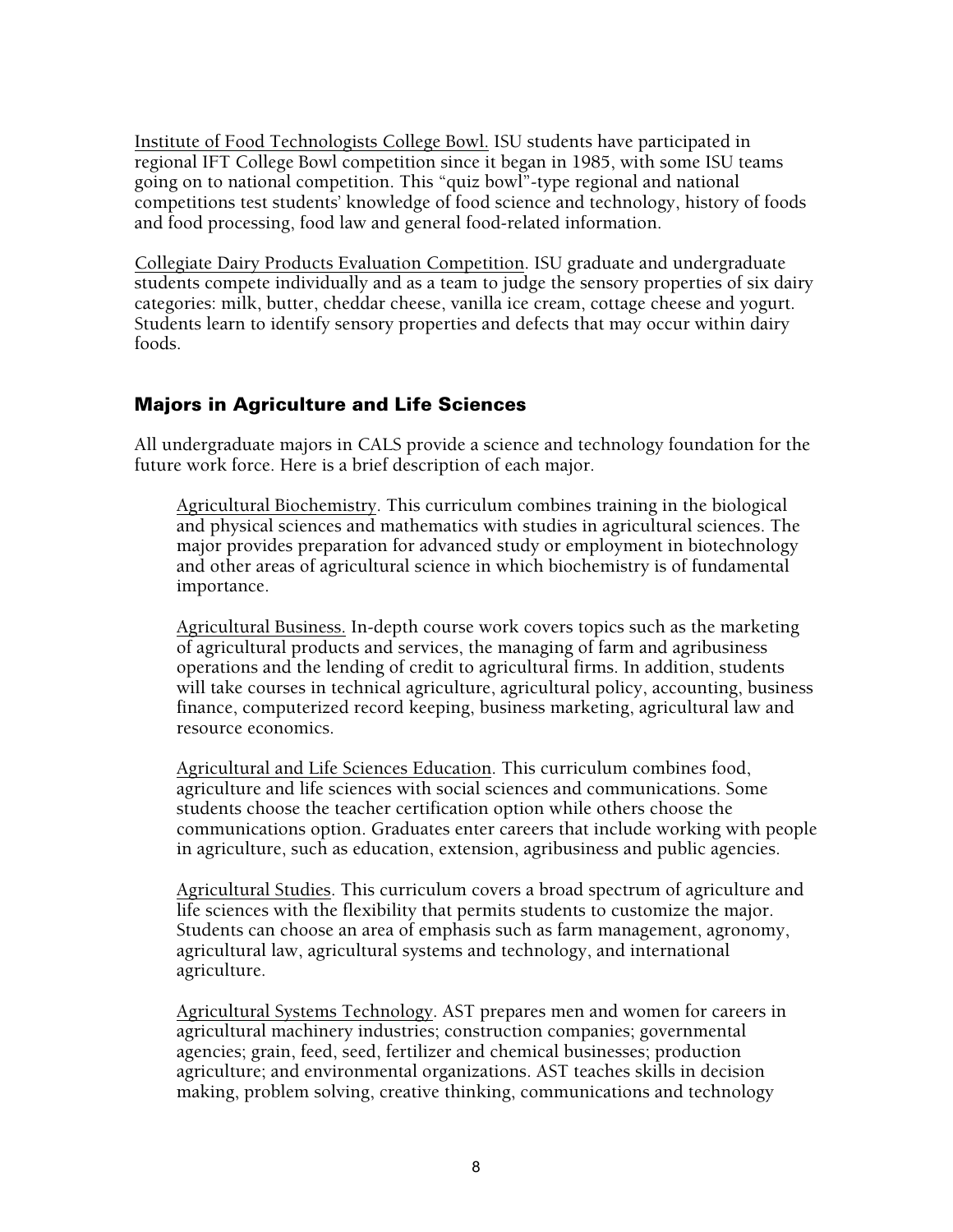assessment. Courses include microcomputers, water quality, energy, electrical safety, fluid power systems, precision farming, electrification, animal production and manure management systems, machinery management and tractor power, as well as business, sciences, mathematics and communications.

Agronomy. Agronomy integrates the science and practical application of crop production, soil management and climatology in the production and utilization of food, feed and fiber within an environmentally sound system. Majors can choose crop management and business, agroecology, soil and environmental science and plant breeding and biotechnology.

Animal Ecology. This curriculum focuses on the relationships of terrestrial and aquatic wildlife to their environment and applying knowledge to wildlife conservation and habitat management. Graduates of this biological science curriculum pursue career opportunities with public and private natural resource and environmental agencies, educational institutions and businesses. Curriculum emphases may be taken in wildlife biology, fisheries biology, aquatic sciences, interpretation of natural resources, or preveterinary and wildlife care.

Animal Science. This curriculum focuses on the understanding of the life cycle of companion and production animals, through study of the fundamentals of behavior, growth and development, lactation, genetics and breeding, nutrition and reproduction. The curriculum integrates enterprise management and marketing aspects of the animal industry. In addition to animal management, career options include agribusiness, biotechnology, dairy foods and meat science, pet food and feed industry, marketing and research.

Biology. This academic program offers the flexibility to accommodate a range of career goals in areas like plant biology, zoology, genetics, cell and molecular biology, ecology and evolutionary biology. This major prepares students for graduate school or further study in human medicine, veterinary medicine, dentistry, optometry, physical therapy or pharmacy. Students who are interested in marine biology or tropical studies can participate in summer programs at affiliated institutes.

Culinary Science. This is an interdisciplinary degree combining a strong food science foundation with basic culinary skills development. Students study fundamental sciences including chemistry, organic chemistry, biology, microbiology and biochemistry, as well as courses in quantity food production, fine dining management, and food safety and sanitation.

Dairy Science. This curriculum provides training for a variety of career opportunities in agriculture, particularly those involved with dairy cattle or associated industries. Although many graduates own or manage dairy operations, the majority find employment in such career areas as agribusiness management, biotechnology, dairy foods manufacturing, marketing or research.

Dietetics. This is an undergraduate didactic program, approved by the American Dietetic Association. Graduates are eligible to apply for admission to dietetic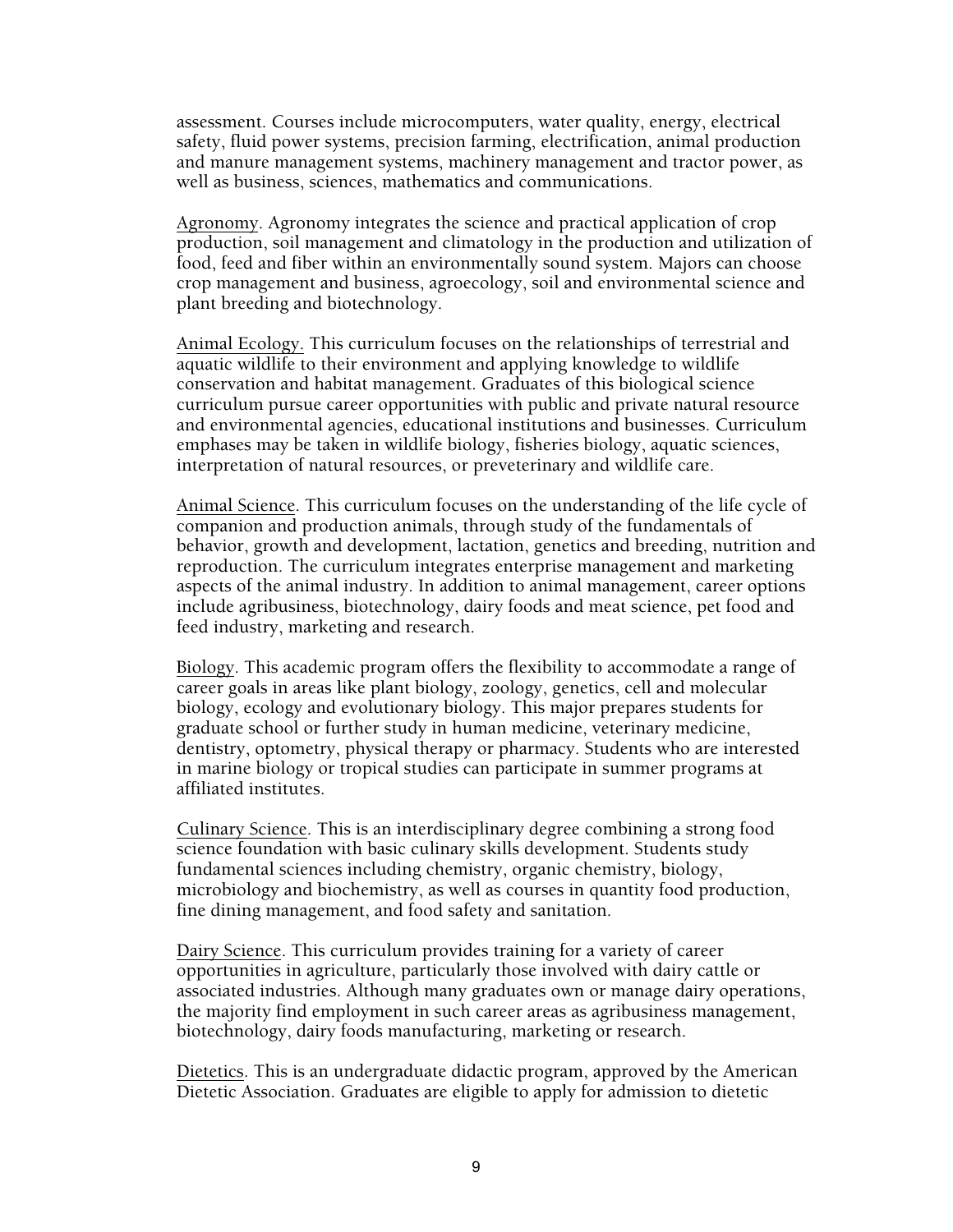internships/supervised practice programs. Upon successful completion of the experience program, graduates are eligible to take the national examination to become a registered dietitian.

Diet and Exercise. This program combines the study of nutrition and exercise science. The program allows students to concurrently complete courses for the bachelor of science degree while also completing courses and a thesis for a master of science degree. Careers include work with cardiac rehabilitation programs, school nutrition and wellness programs, corporate health programs, health clubs, public health programs and clinics, preventative health programs and sport enhancement programs.

Environmental Science. CALS and the College of Liberal Arts and Sciences offer this integrated approach to the study of environmental systems. The curriculum is designed to prepare students for positions of leadership in this rapidly changing discipline. Majors complete foundation courses in chemistry, biology, physics and mathematics, plus a major consisting of an integrated core of environmental science courses and additional advance course work from departmental offerings.

Food Science. Food science is a discipline in which the principles of biological and physical sciences are used to study the nature of foods, the causes of their deterioration, and the principles underlying the processing and preparation of food. It is the application of science and technology to the provision of a safe, wholesome and nutritious food supply.

Forestry. This program provides training in forest ecosystems, wood technology, forest resource management, agro-forestry, urban and community forestry, biodiversity and water quality. It includes a fall forestry course including a 16-day off-campus forestry camp held at one of several locations across the country. The five options that are available in the program are urban and community forestry, forest ecosystem management, sustainable materials science, interpretation of natural resources and natural resource conservation and restoration.

Genetics. This curriculum is based on preparation in biology, chemistry, biochemistry and genetics. Students receive an understanding of modern methods of genetic engineering and are prepared for jobs in industry and for further work in the biological sciences, including graduate, veterinary or medical school.

Global Resource Systems. This is an interdisciplinary major that emphasizes global and cross cultural engagement while equipping students with strong technical competency in a resource area of their choosing. This major prepares students to work on complex global resource issues through leadership positions in international non-governmental organizations, global businesses, government agencies engaged in international trade and development, and globally engaged foundations, educational institutions and volunteer organizations.

Horticulture. This curriculum focuses on turfgrasses, nursery crops, greenhouse crops, fruits, nuts and vegetables. Also, it involves landscape horticulture and management, interiorscaping, botanic garden management, public garden